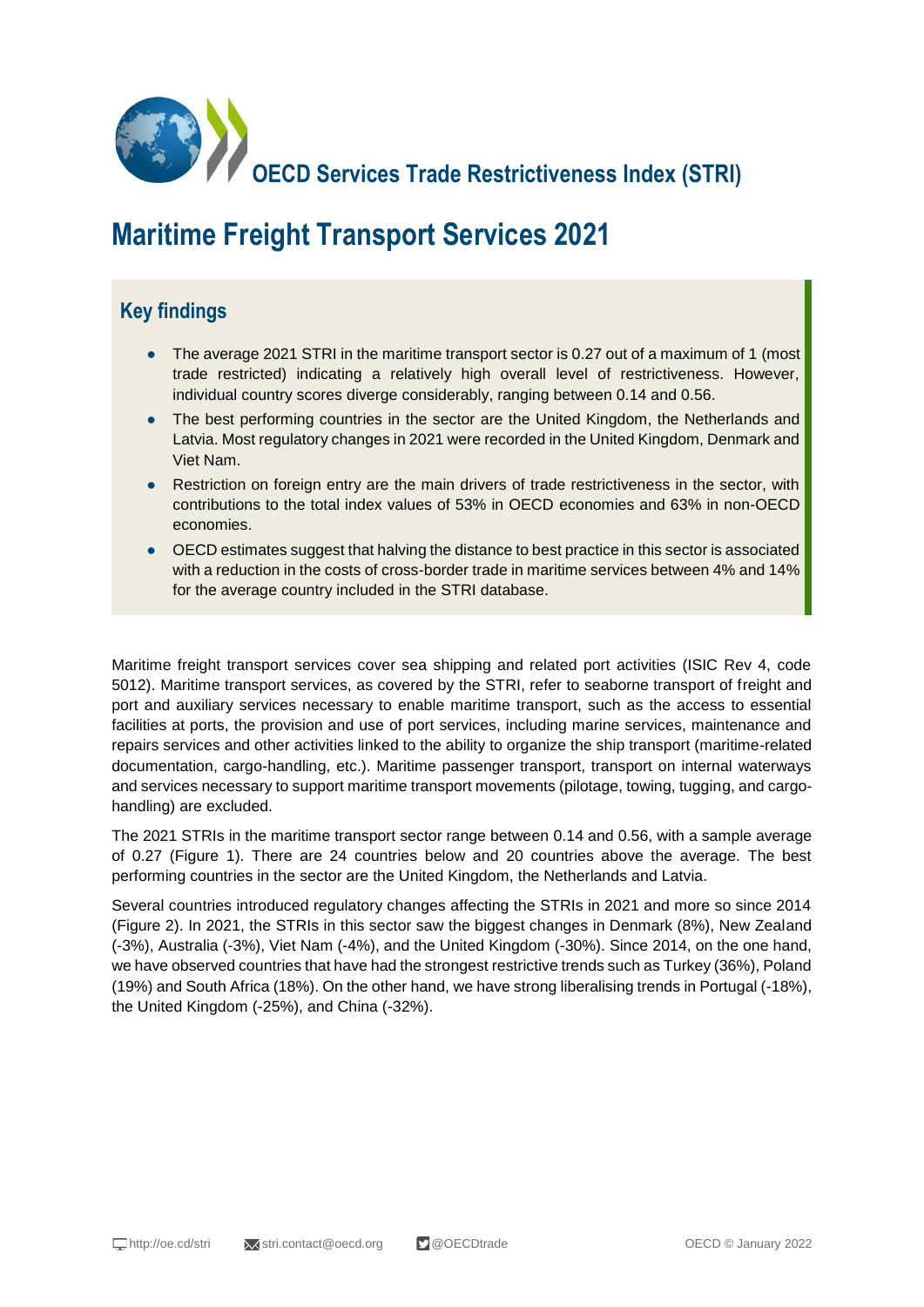### **2 Figure 1. STRI in maritime transport services, 2021**



Note: The STRI indices take values between zero and one, one being the most restrictive. The indices are based on laws and regulations in force on 31 October 2021. Maritime freight transport services covers sea shipping and related port activities (ISIC Rev 4, code 5012). The STRI regulatory database covers the 38 OECD countries, Brazil, China, India, Indonesia, Kazakhstan, Malaysia, Peru, Russian Federation, Singapore, South Africa, Thailand, and Viet Nam. Land-locked countries are not included in the STRI country coverage of this sector.

The statistical data for Israel are supplied by and under the responsibility of the relevant Israeli authorities. The use of such data by the OECD is without prejudice to the status of the Golan Heights, East Jerusalem and Israeli settlements in the West Bank under the terms of international law. Source: OECD STRI database (2021).



#### **Figure 2. Change since 2014 and change in the last year, by country**

Note: Selection criteria for Panel A was based on largest absolute changes since 2020. Panel B selection is the three largest increases, and the three largest decreases in the STRI since 2014. Source: OECD STRI database (2021).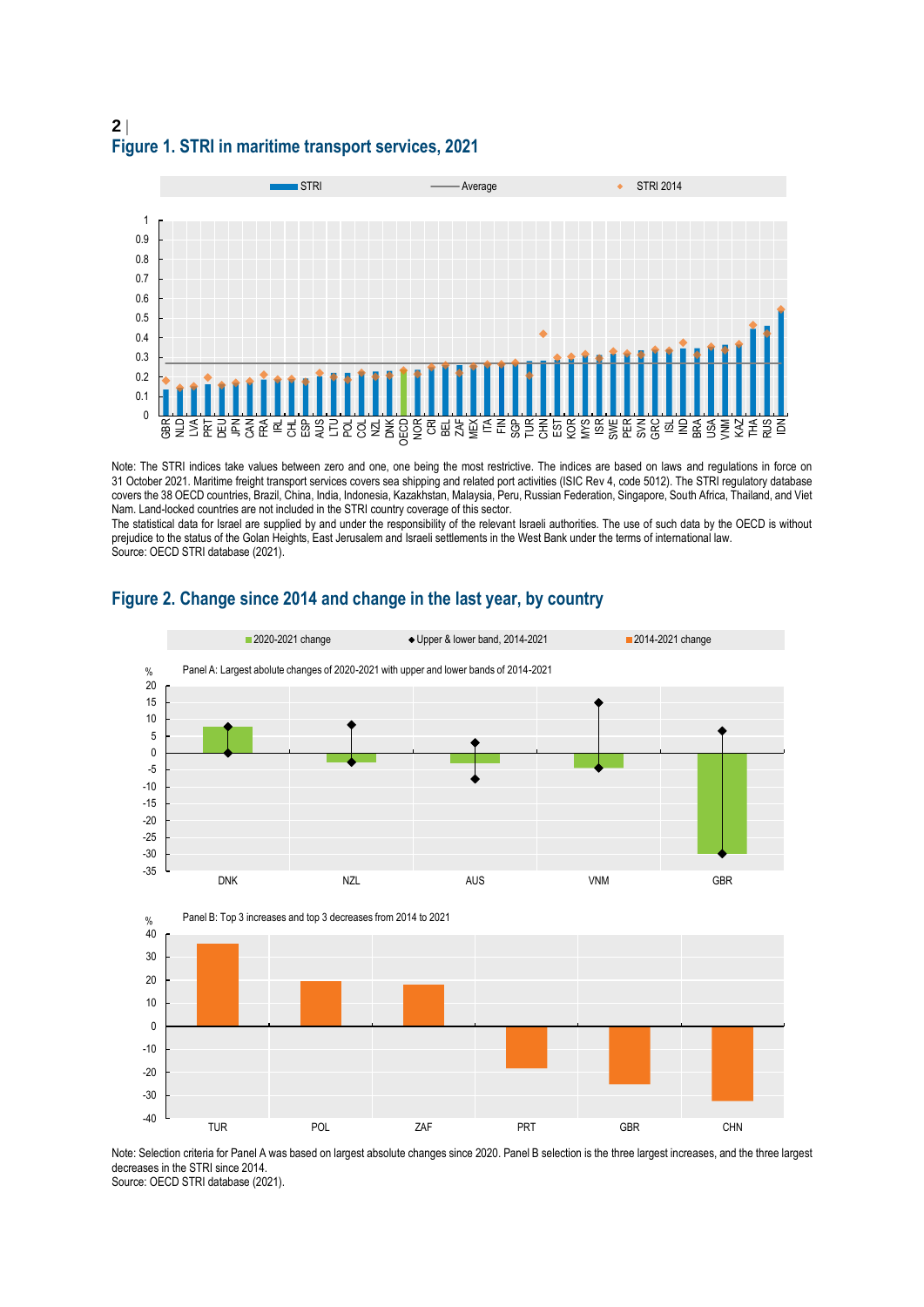Click or tap here to enter text.





Source: OECD STRI database (2021).

The measures in the STRI database are organised under five policy areas (Figure 3). Restrictions on foreign entry include barriers related to establishing and operating companies such as foreign equity limits or requirements on board of directors and cross-border data flows. Restrictions on the movement of people cover barriers that affect the temporary entry of foreign services providers through quotas, labour market tests and short durations of stay. Other discriminatory measures include discrimination of foreign services suppliers as far as taxes, subsidies and public procurement are concerned. Barriers to competition include information on anti-trust policy, government ownership of major firms and the extent to which government-owned enterprises are exempt from competition laws. Regulatory transparency includes information on consultations and dissemination prior to laws and regulations entering into force. It also records information on obtaining a license or a visa. In this sector, barriers related to restrictions on foreign entry are most prominent and amount to 53% in OECD economies and 63% in non-OECD economies.

Maritime freight transport services are at the heart of international trade and the manufacturing supply chain. It is estimated that more than 80% of merchandise trade by volume and over 70% of global trade by value are carried by sea. The market is also highly concentrated with the top five ship owning countries accounting for nearly a half of world's tonnage fleet in 2021<sup>1</sup> . However, of these countries only Singapore is among the top five largest registries, as most ships are registered under a foreign flag. Transport services are not only extensively traded, they are also intermediate services at the core of recent developments in global value chains and just-in-time inventory management, with the related demand for door-to-door services. Reducing unnecessary restrictions and improving productivity in the various sub-sectors can be expected to have significant benefits in downstream industries as well as in the sub-sectors themselves.

Table 1 lists the most common restrictions identified in each policy area. Under restrictions on foreign entry, common impediments relate to restrictions on foreign registration of vessels under national flags, exclusion of foreign-flagged ships from cabotage (including partial exclusion), screening of foreign investments, and residency requirements for board of directors. Other common restrictions include

1

 $<sup>1</sup>$  Review of maritime transport 2021 (UNCTAD, 2021).</sup>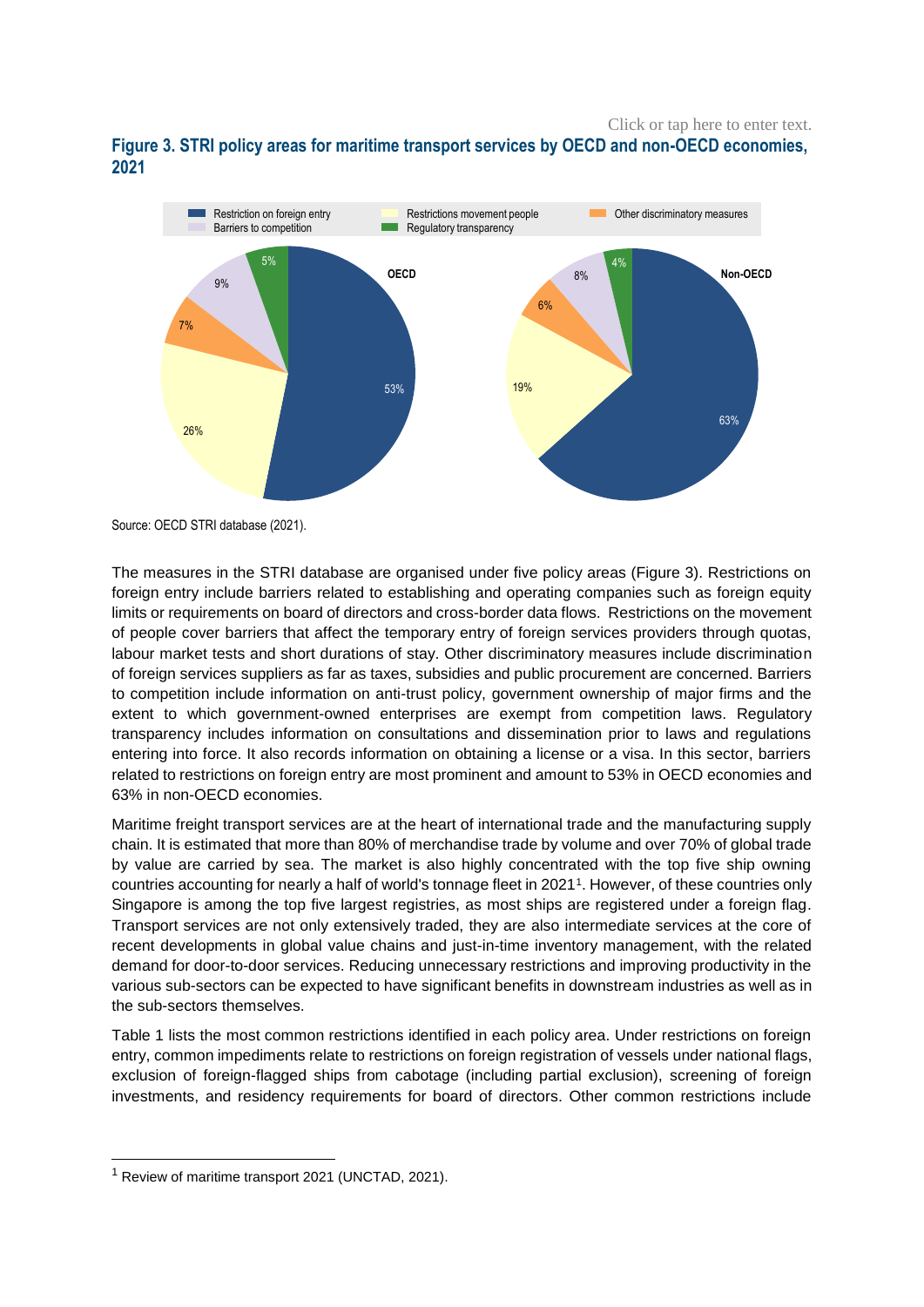#### **4**

statutory monopolies on port services and limits to the proportion of shares that can be acquired by foreign investors in publicly controlled firms.

Under restrictions to the movement of people, the main measures that contribute to the score are short permitted durations of initial stay, labour market tests and lack of processes to recognise qualification obtained abroad.

Other characteristic measures in this sector include obligations to use a local maritime port agent and the exemption of certain types of shipping agreements from national competition laws. Finally, under barriers related to regulatory transparency, cumbersome visa conditions for crew members and procedural hurdles related to business visas are the most common challenges in this sector.

| Policy area                              | Measure                                                                                                                    | Countries having<br>$a$ restrictions <sup>2</sup> |
|------------------------------------------|----------------------------------------------------------------------------------------------------------------------------|---------------------------------------------------|
| Restrictions on<br>foreign entry         | Restrictions to own and/or register vessels under national flags                                                           | 42                                                |
|                                          | Foreign-flagged ships are partially excluded from cabotage                                                                 | 35                                                |
|                                          | Screening exists without exclusion of economic interests                                                                   | 29                                                |
|                                          | Board of directors: at least one must be resident                                                                          | 19                                                |
|                                          | Performance requirements                                                                                                   | 18                                                |
| Restrictions to<br>movement of<br>people | Memo: Licence or authorisation is required to practice                                                                     | 42                                                |
|                                          | Limitation on duration of stay for contractual services suppliers (months)                                                 | 34                                                |
|                                          | Labour market tests: intra-corporate transferees                                                                           | 33                                                |
|                                          | Limitation on duration of stay for independent services suppliers (months)                                                 | 32                                                |
|                                          | Labour market tests: contractual services suppliers                                                                        | 31                                                |
| Other<br>discriminatory<br>measures      | Public procurement: Procurement regulation explicitly prohibits discrimination of foreign<br>suppliers                     | 38                                                |
|                                          | Foreign suppliers are treated less favourably regarding taxes and eligibility to subsidies                                 | 25                                                |
|                                          | Public procurement: The procurement process affects the conditions of competition in favour<br>of local firms              | 22                                                |
|                                          | Public procurement: Explicit preferences for local suppliers                                                               | 22                                                |
|                                          | Memo: The procurement process below the value thresholds affects the conditions of<br>competition in favour of local firms | 15                                                |
| Barriers to<br>competition               | Obligation to use a local maritime port agent                                                                              | 29                                                |
|                                          | Certain types of shipping agreements are partially exempt from national competition laws                                   | 28                                                |
|                                          | Minimum capital requirements                                                                                               | 26                                                |
|                                          | National, state or provincial government control at least one major firm in the sector                                     | 18                                                |
|                                          | Shipping agreements are partially exempt from national competition laws upon approval                                      | 13                                                |
|                                          | Range of visa processing time (days)                                                                                       | 23                                                |

#### **Table 1. Top 5 most relevant measures by policy area, 2021**